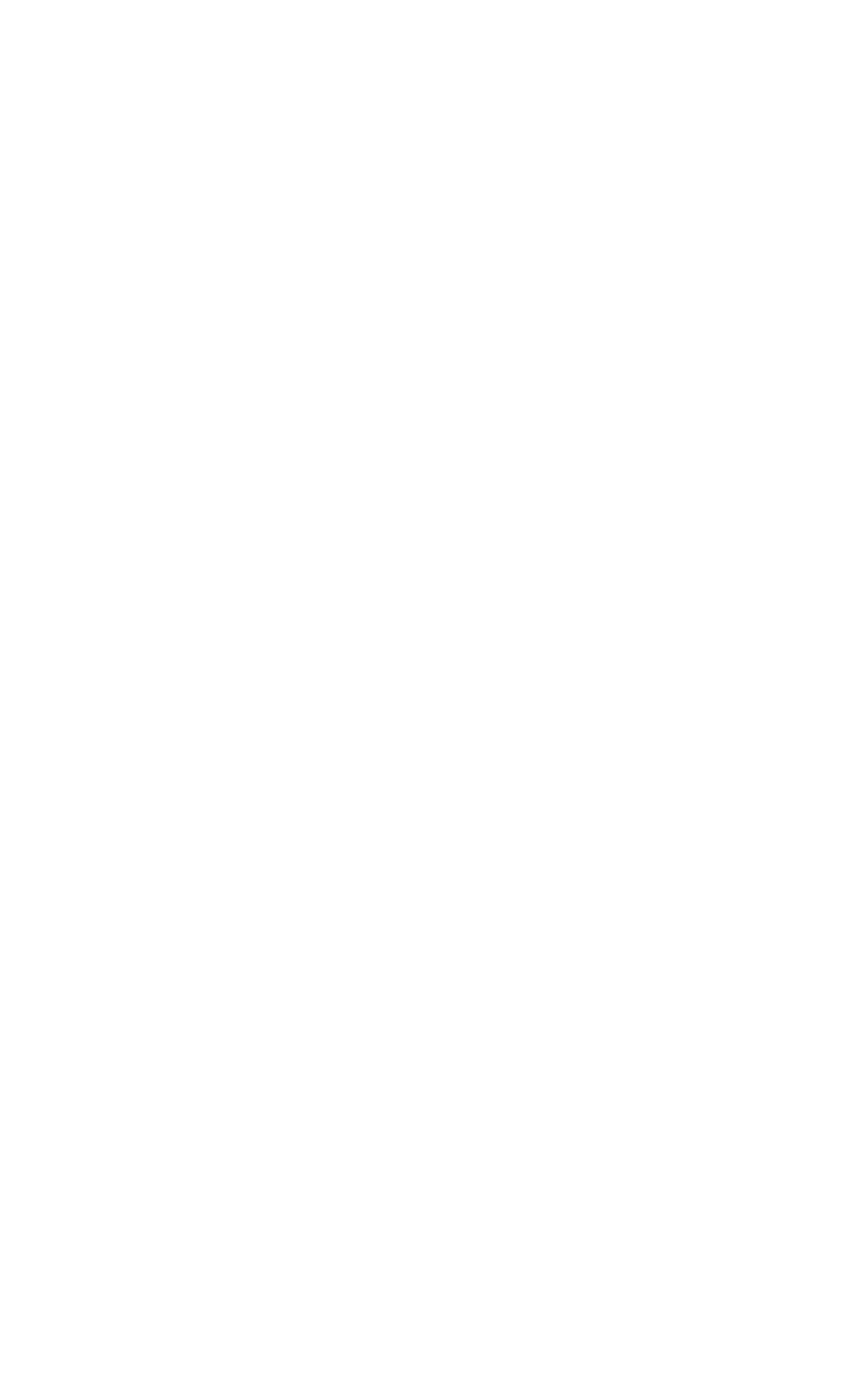## ADDENDUM

transplanting of multiple seedlings. Increasing the viability to the 90's by removal of empty and partially filled seed permits planting of .1 or 2 seed per container and reduces further labor costs.

Upgrading of redwood seed in this manner also reduces the volume for storage and permits better knowledge of viability changes through improved sampling.

|                                                |             | Est.        | Approx.        | Actual         |
|------------------------------------------------|-------------|-------------|----------------|----------------|
| Sample                                         | Full Seed % | Germination | Wt.<br>oz.     | Germination    |
| Original                                       | 15          | 11          | 96             | $+11$          |
| Gravity:                                       |             |             |                |                |
| Heavy                                          | 60          | 50          | 11             | 24             |
| Medium                                         | 60          | 50          | 40             | 30             |
| Light                                          | 1           | 1           | 45             | 5              |
| Vacuum separator                               |             |             |                |                |
| Heavy                                          | 99          | 95          | 8              | 40             |
| Medium                                         | 30          | 25          | 28             | 15             |
| Light                                          | 1           | $\pm 1$     | 60             | $\overline{2}$ |
| Gravity heavy followed<br>by vacuum separator: |             |             |                |                |
| Heavy                                          | 100         | 95          | 7}             |                |
| Light                                          | $\Omega$    | $\Omega$    | $3\frac{1}{2}$ | - -            |
|                                                |             |             |                |                |

 $D-81$